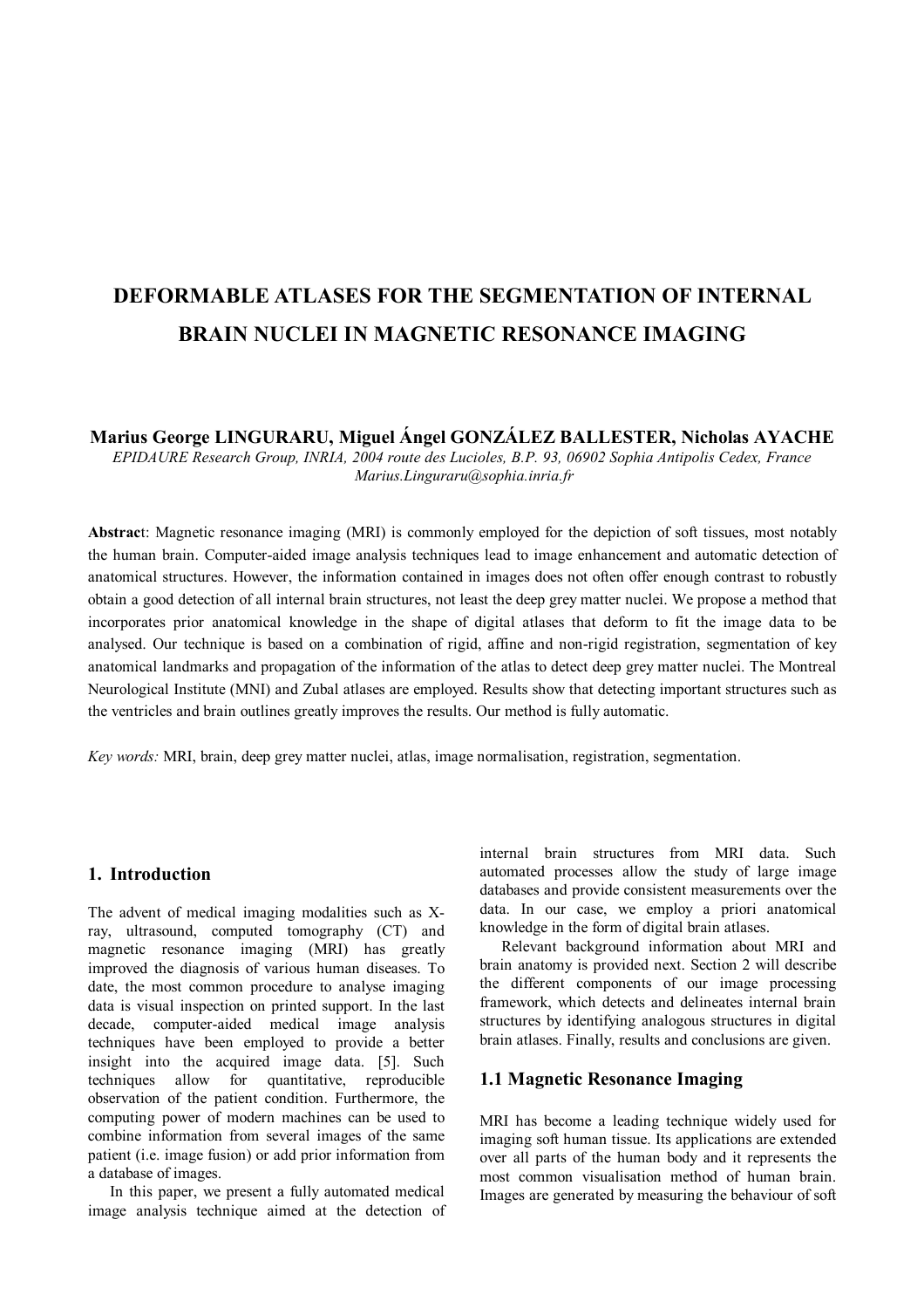tissue under a magnetic field. Under such conditions, water protons enter a higher energy state when a radiofrequency pulse is applied and this energy is re-emitted when the pulse stops (a property known as resonance) [7]. A coil is used to measure this energy, which is proportional to the quantity of water protons and local biochemical conditions. Thus, different tissues give different intensities in the final MR image. From the brain MRI perspective, this quality makes possible the segmentation of the three main tissue classes within the human skull: grey matter (GM), white matter (WM) and cerebrospinal fluid (CSF). Their accurate segmentation remains a challenging task in the clinical environment.

The relative contrast between brain tissues is not a constant in MR imaging. In most medical imaging applications, little can be done about the appearance of anatomically distinct areas relative to their surroundings. In MRI, the choice of the strength and timing of the radio-frequency pulses, known as the MRI sequence [12], can be employed to highlight some type of tissue or image out another, according to the clinical application. However, the presence of artefacts due to magnetic field inhomogeneity (bias fields) and movement artefacts may hamper the delineation of GM versus WM and CSF and make their depiction difficult.

There is an entire family of MRI sequences that are used in common clinical practice. T1-weighted MRI offers the highest contrast between the brain soft tissues. On the contrary, T2-weighted and Proton Density (PD) images exhibit very low contrast between GM and WM, but high contrast between CSF and brain parenchyma. In other MRI sequences, like the Fluid Attenuated Inversion Recovery (FLAIR) sequence, the CSF is eliminated from the image in an adapted T1 or T2 sequence. More about these specific MRI sequences and their variations can be found in [2]. Multisequence MRI analysis combines the different information provided by the employed sequences. Combining such knowledge gives substantially more information about brain anatomy and possible occurring changes.

MR images depict a 3D volume where the organ or part of the body of interest is embedded. This information can be used to build a 3D representation of the structure of interest. This applies both to 2D sequences, where images are acquired in slices, and to recently developed 3D sequences, where the data are captured in the 3D Fourier space, rather than each slice being captured separately in the 2D Fourier space [2, 12].

# **1.2 Deep Grey Matter Nuclei**

The neurones that build up the human brain are composed of a cellular body and an axon. The latter projects its dendritic connections to other neurones in remote cerebral regions. In essence, grey matter corresponds to the cellular bodies, whereas the axons constitute the white matter. Cerebral grey matter is mainly concentrated in the outer surface of the brain (cortex), but several internal GM structures exist, as seen in Figures 1 and 2. These are known as deep grey matter nuclei and they play a central role in the intellectual capabilities of the human brain. Additionally, deep brain grey matter nuclei are relevant to a set of clinical conditions, such as Parkinson's and Creutzfeldt-Jakob diseases. However, their detection in MRI data sets remains a challenging task, due to their small size, partial volume effects [6], anatomical variability, lack of white matter-grey matter contrast in some sequences and movement artefacts. A methodology for the robust detection of deep brain grey matter nuclei in multi-sequence MRI is presented in this paper.



*Figure 1. Deep grey matter internal nuclei as seen in a normal T1 weighted axial MR image with good contrast between WM, GM and CSF . The arrows point towards some of these nuclei, namely the caudate nuclei, the thalami and the putamen.* 



*Figure 2. An annotated map of deep grey matter internal nuclei reproduced from the Talairach and Tournoux atlas [13]: the caudate nuclei (CN), putamen (Pu) and thalami*   $(Th)$ 

# **2. Method**

#### **2.1 Spatial Normalisation**

The large variability inherent to human anatomy and the differences in patient positioning across scans leads us to consider spatial normalisation as an approach to put patient images in a standard reference frame. This will allow to localise the areas of interest with the help of an atlas of the brain. Furthermore, it will make automatic inter-patient comparisons possible.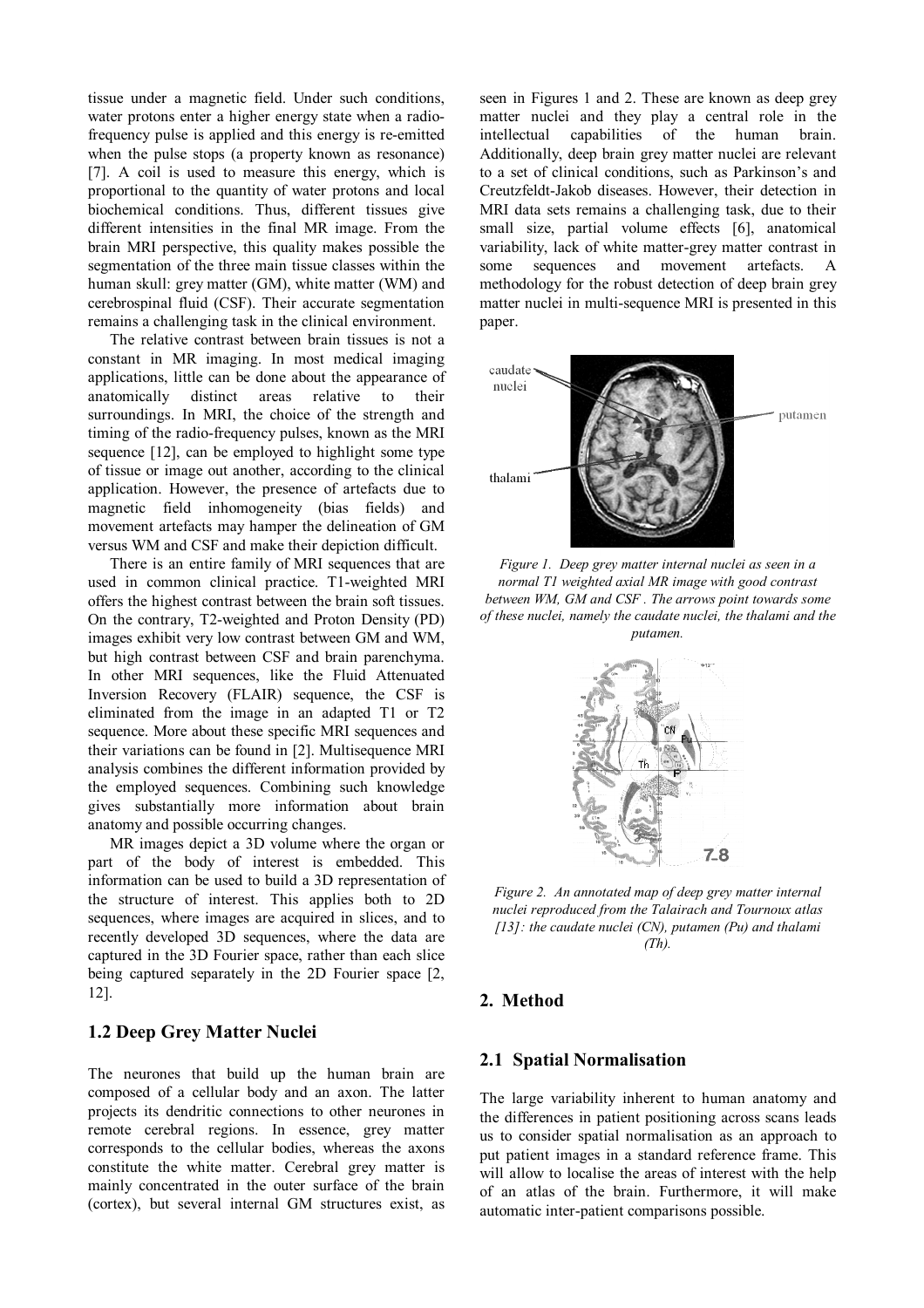The identification of brain structures in volumetric images can be automated thanks to the use of digital atlases. These are images that have been segmented and thus contain information about the position and shape of each structure. Such atlases can be binary (1 for the location of a structure and 0 for "outside") or probabilistic, in which case the values correspond to the probability of a voxel containing the structure of interest. In order to locate such structures in a given patient image, the atlas image is deformed to match the shape of the patient brain. This process is known as registration. Depending on the type of geometric deformation allowed, registration can be rigid, affine, parametric (e.g. spline) or free-form (a deformation field specifying the displacement applied to each point).

Registration to a digital atlas has become a common technique with the introduction of popular statistical algorithms for image processing, such as Statistical Parametric Mapping (SPM) [1] or Expectation Maximization Segmentation (EMS) [14]. A well-known probabilistic atlas in the scientific community is the MNI Atlas from the Montreal Neurological Institute at McGill University [4]. It was built using over 300 MRI scans of healthy individuals to compute an average brain MR image, the MNI template, which is now the standard template of SPM and the International Consortium for Brain Mapping [9]. The averaging is performed for the entire brain, but also on isolated GM, WM and CSF, providing a tool for statistical segmentation. For these reasons, we chose the MNI template as the basis for image alignment in our approach. Figure 3 shows the MNI template.



*Figure 3. The MNI template. On the left, the probabilistic MNI atlas of the brain; on the right, the corresponding GM atlas. Please note the arrangement of MR images in radiological convention with an axial, a sagittal and a coronal view. This convention is reflected in figures throughout the paper.*

We propose the following registration scheme. T1 images have often the highest resolution, hence we register them to the MNI template first using an affine transformation. The registration algorithm, previously developed in our group, is described in [11]. It uses a block matching strategy in a two-step iterative method. The standard assumption behind the algorithm is that there is a global intensity relationship between the

template image and the one being registered to it. The method proposes several types of correlation measures: linear, functional or statistical. Maximising one of these, the correlation coefficient in our case, the transformation between the two images is computed block by block and a displacement field is thus generated. A parametric transformation, either affine or rigid, is then estimated from this deformation field. To further improve robustness, this procedure is repeated at multiple scales. More details can be found in [10].



*Figure 4. An example of spatial normalisation. The image on top is the subject's T1 before registration; the image on bottom left shows the subject's T1 after spatial normalisation and the MNI template is presented on the bottom right image.* 

Next, rigid intra-patient registration of all sequences is performed using the same algorithm as above. T2, FLAIR, diffusion-weighted, diffusion tensor or other sequence images can be registered to the T1 image. Since this registration is performed on images of the same patient acquired during the same scanning session, rigid registration suffices. By combining these rigid transformations with the affine transformation matching T1 and MNI template, we can find correspondences between the atlas and the other sequence images. This is illustrated in Figure 5. The final image resolution is that of the MNI atlas: 91×109×91 voxels. Figure 4 shows an example of spatial normalisation. With all images registered to the atlas, intra- and inter-patient analysis becomes simple and statistical algorithms can be applied.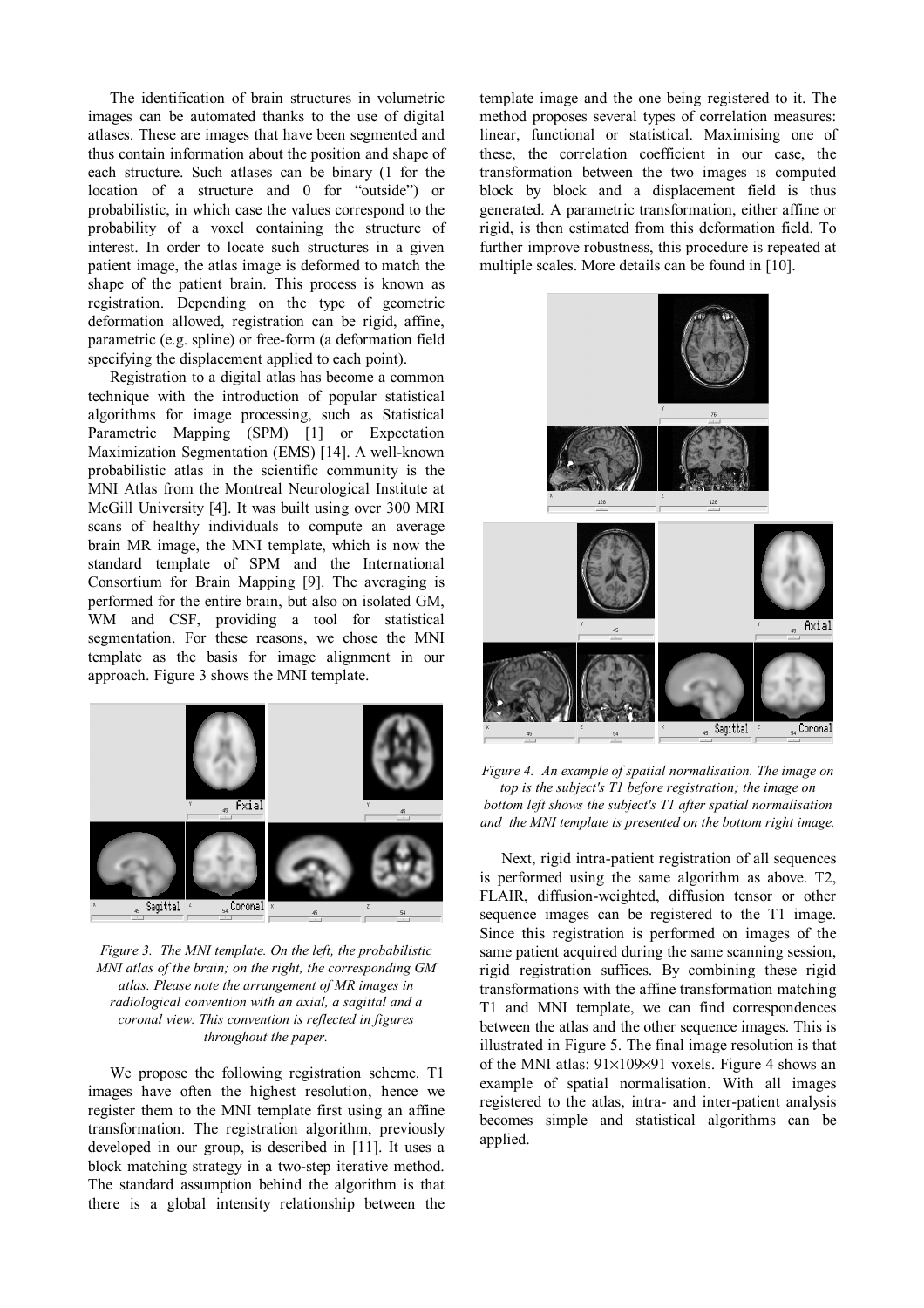

*Figure 4. Diagram of the spatial normalisation algorithm. Intra-patient images are rigidly registered on the corresponding T1. The T1-weighted image is affinely registered to the atlas template. The resulting transformation is used to align all other MR images to the atlas.* 

## **2.2 A Priori Anatomical Knowledge**

To be able to segment GM and WM in MRI sequences, a good contrast between these types of tissue in T1 weighted images is desired. Figure 5 shows a typical T1 with high contrast between brain soft tissues and a common T1 image from our database. Under the given circumstances, the segmentation of GM cannot be done directly from the patient images. The MNI atlas can provide a probabilistic segmentation of GM, but this is not precise enough for our application. We use instead a segmented anatomical atlas of the brain, the Zubal Phantom [15], which is introduced next.



*Figure 5. A typical T1-weighted MR image with good contrast between brain GM, WM and CSF (left) versus a T1 image where GM and WM cannot be reliably distinguished from each other.* 

The Zubal atlas offers a precisely labelled segmentation of brain structures from the T1-weighted MR image of one single subject. Our interest focuses on the internal nuclei, which are segmented in the phantom. First, the atlas must be aligned to our set of images, which have been previously registered to the MNI atlas. Thus, we register the Zubal Phantom to the MNI template, again using our block matching algorithm [11], to estimate an affine transformation. However, in order to preserve the correct values of the segmentation labels posterior to the application of the transformation, nearest-neighbour interpolation is performed, as opposed to the case of patient image registration, which employed spline interpolation.

Figure 6 shows the results of registering the Zubal Phantom to the MNI reference without disrupting the Zubal labels.



*Figure 6. The registration of Zubal Phantom onto the MNI template. On the top row, the original Zubal Phantom is shown; on the bottom- left, we have the registered Zubal Phantom on the MNI template, which is shown in the bottomright image.* 

# **2.3 Refined Segmentation**

Once the Zubal Phantom is registered to the working framework, we can easily depict the brain structures that are of interest, namely the deep GM internal nuclei. For the examples in this paper, we will focus on the basal ganglia. Hence, we create a mask with the thalamus, putamen and head of the caudate - which will be referred as internal nuclei for the rest of this paper from the Zubal Phantom registered on MNI (Figure 7). We aim to use this mask for the segmentation of internal nuclei in patient images. Although the affine registration gives correct correspondences in a general brain registration framework, the anatomical variability between patients makes the correspondence between the Zubal internal nuclei mask and the corresponding internal nuclei in each patient erroneous. A refinement of the registration in the deep GM between the Zubal internal nuclei mask and the patient internal nuclei seems necessary to allow us to use the a priori anatomical information resulting from the segmentation of the Zubal Phantom.

The segmentation of internal nuclei in patient images is not an obvious task; this is why we exploit the Zubal Phantom. Nevertheless, there are other important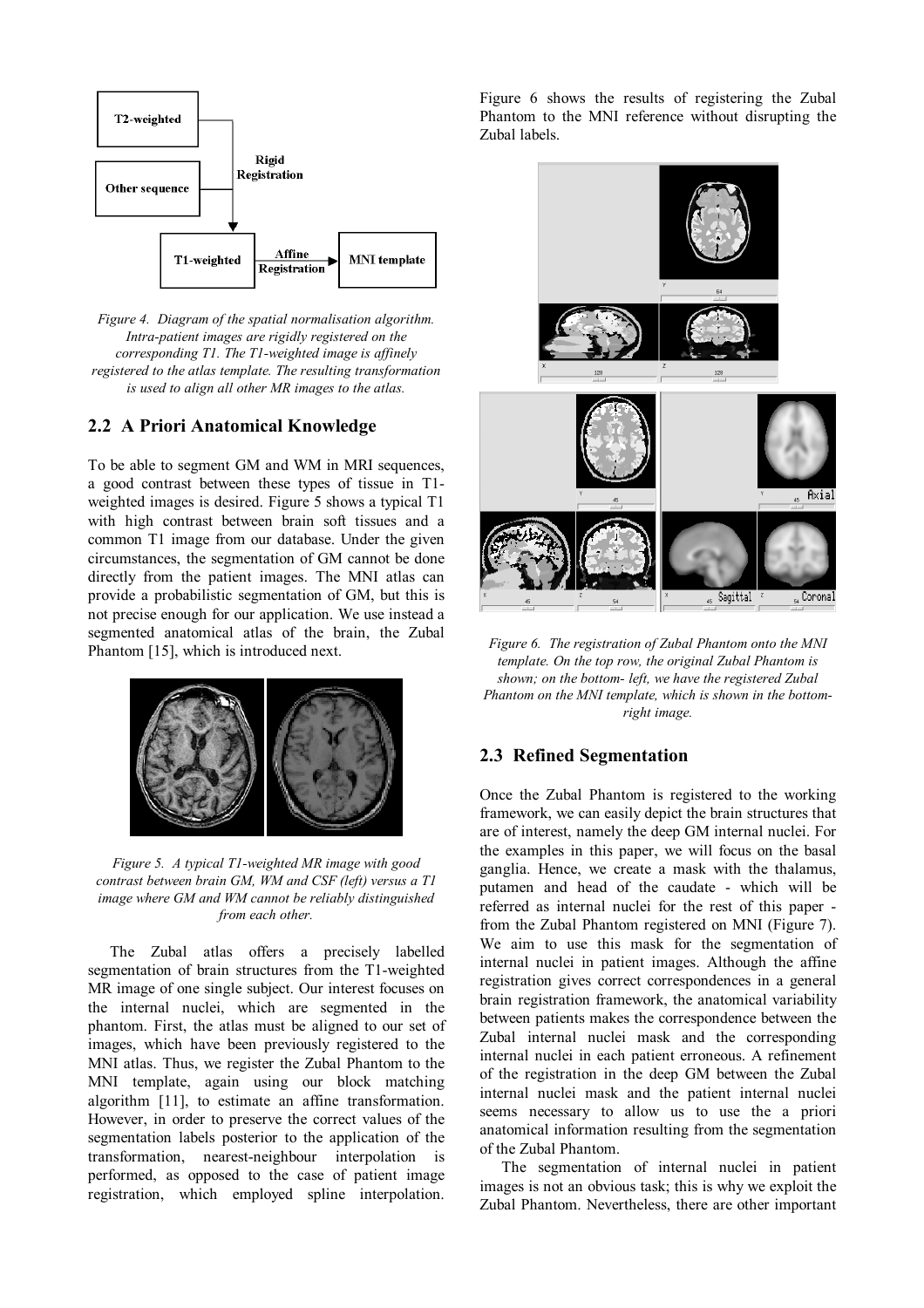anatomical landmarks in the brain that are easier to identify. We concentrate on the segmentation of ventricles and cortex external boundary. Ventricles will give a good approximation of the deformation field around the internal nuclei, whereas the cortex boundary will impose the global spatial correspondence and stabilise the deformation field inside the brain. Figure 7 illustrates the segmentation of ventricles, brain contour and internal nuclei from the registered Zubal Phantom.



*Figure 7. The segmentation of the Zubal Phantom. From left to right: column 1, the Zubal Phantom registered on MNI; column 2, the ventricles segmented from the Zubal Phantom; column 3, the cortex outer boundary is added to the ventricles; column 4, the internal nuclei segmented from the Zubal Phantom. The top row shows the axial view, while on bottom we present the coronal view.* 

To obtain similar images of segmented brain margin and ventricles for each patient, we employ morphological opening on patient T2 images. The strong contrast that CSF has against the brain in T2 weighted images allows us to segment the ventricles, while the cortex boundary can be extracted from either T1 or T2 sequences. We prefer using the T1 sequence, since the T2 image we employ lacks some top and bottom slices. The ventricles being located in the middle of the brain, it is correct to extract them from T2 images, but the cortex would be incomplete.

We are now in the possession of two binary maps of ventricles and brain boundaries for each patient: one from the Zubal Phantom and the other from the patient. Non-rigid (free-form) registration is used to align the two images, employing the algorithm developed in our group and described in [3]. This registration method minimises an energy function, which uses measures of intensity similarity, smoothing, noise parameters and correspondence between points. Figure 8 shows typical results and Figure 9 shows the 3D deformation fields related to the registration in Figure 8. The outer margin of the cortex ensures that the deformation fields are spatially sound and do not pull the internal nuclei over their location.



*Figure 8. Registration of the Zubal ventricles and cortex outer boundary on a patient. The patient's ventricles are larger next to the small ventricles in the Zubal Phantom, where the subject is young. The algorithm gives robust results, as seen above. From left to right: column 1, the T2-weighted image of the patient; column 2, the ventricles and brain margin of the patient (ventricles segmented from T2 and cortex from T1); column3, the ventricles and brain boundary of Zubal Phantom; column 4, the ventricles and cortex boundary of the Zubal Phantom registered on the patient.* 





Having the deformation fields computed, we apply them to the mask of internal nuclei of the Zubal Phantom, deforming the mask according to the position and size of the ventricles in the patient image. A diagram of the algorithm is shown in Figure 10. The deformed mask is used to segment the internal nuclei of the patient, namely the putamen, head of the caudate and thalamus.



*Figure 10. Diagram of the refined registration of internal nuclei.*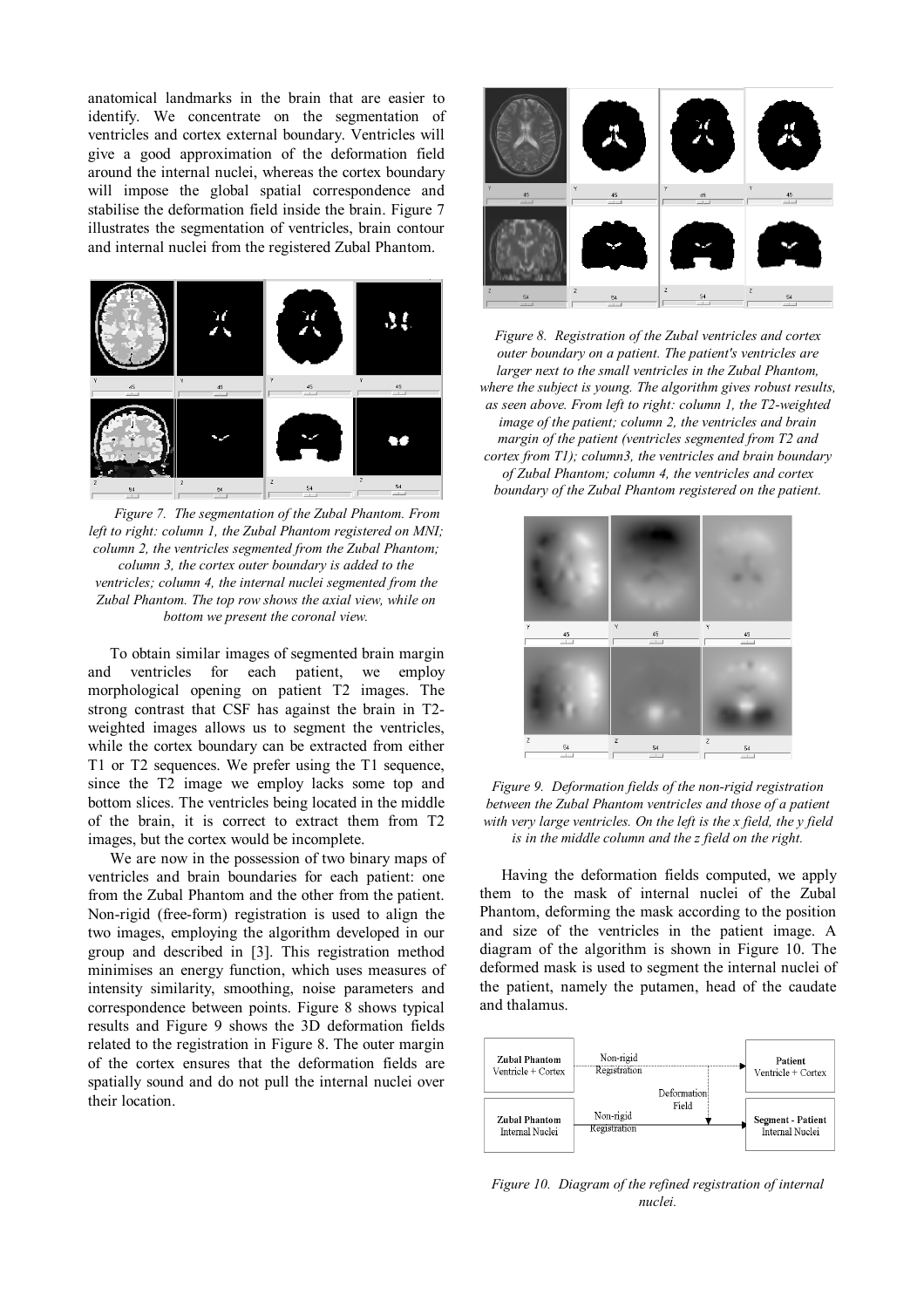## **3. Results**

Our technique is fully automatic. A validation study was carried out on multisequence MR images. Qualitative visual inspection of the results by several radiological experts confirmed the accurate delineation of the internal nuclei in all images in our database. We performed a full clinical study aiming to detect and quantify Creutzfeldt-Jakob intensity distributions in multisequence MRI of the brain [8].

Figure 11 shows an example of registration of internal nuclei in 3D and the internal nuclei segmentation results in a T1-weighted MR image of a patient. In Figure 12 we segment the internal nuclei in a patient T2-weighted image. The segmentation can be accurately performed in any MR sequence of the patient, given that multisequence images have been previously registered to the MNI atlas.

In this paper, we focused on the segmentation of the basal ganglia to present our algorithm for the segmentation of deep grey matter nuclei. An identical approach can be used for other inner brain structures to accurately segment them in patient images. Each nuclei class has an associated label in the Zubal Phantom, which facilitates their identification. In Figure 13 we illustrate the segmentation of individual types of nuclei, here caudate nuclei, thalami and putamen, using our approach.



*Figure 11. An example of internal nuclei registration and their segmentation in a T1-weighted patient image. On the left, we have the T1 image of the patient; in the middle column, we show the segmentation of internal nuclei according to the binary map before non-rigid deformation with the head of the caudate superposed on the ventricle; on the right, we segment the internal nuclei after non-rigid deformation, showing an accurate segmentation.* 



*Figure 12. An example of internal nuclei segmentation in a T2-weighted image of the patient. On the left, we have the T2 image of the patient; in the middle column, we show the segmentation of internal nuclei before non-rigid deformation; on the right, we segment correctly the internal nuclei after non-rigid deformation.* 



*Figure 13. Binary maps of deep grey nuclei. From left to right: the caudate nuclei, the putamen and the thalami. From top to bottom: axial and coronal views. These individual masks can be used for the accurate segmentation of each type of nuclei.* 

# **4. Conclusion**

A robust automatic technique for the identification of deep brain internal nuclei was presented. The use of key anatomical landmarks such as the ventricles and the outline of the brain imposes anatomical constraints in the deformation fields found by the non-rigid registration algorithm, which otherwise would fail to converge to the correct segmentation.

#### **References**

[1] J. Ashburner, K.J. Friston – "*Voxel-Based Morphometry - The Methods*", NeuroImage, 11:805- 821, 2000.

[2] M A. Brown, R.C. Semelka – "*MR Imaging Abbreviations, Definitions, and Descriptions: A Review*", Radiology, 213:647-662, 1999.

[3] P. Cachier, E. Bardinet, D. Dormont, X. Pennec, N. Ayache – "*Iconic Feature-based Nonrigid Registration: The PASHA Algorithm*", CVIU - Special Issue on Nonrigid Registration, 89(2-3):272-298, 2003

[4] D.L. Collins, A.P. Zijdenbos, V. Kollokian, J.G. Sled, N.J. Kabani, C.J. Holmes, A.C. Evans – "*Design and Construction of a Realistic Digital Brain Phantom*", IEEE Transactions on Medical Imaging, 17(3):463-468, 1998.

[5] J. Duncan, N. Ayache: "*Medical Image Analysis: Progress over Two Decades and the Challenges Ahead*", IEEE Transactions on Pattern Analysis and Machine Intelligence, 22(1):85-106, 2000